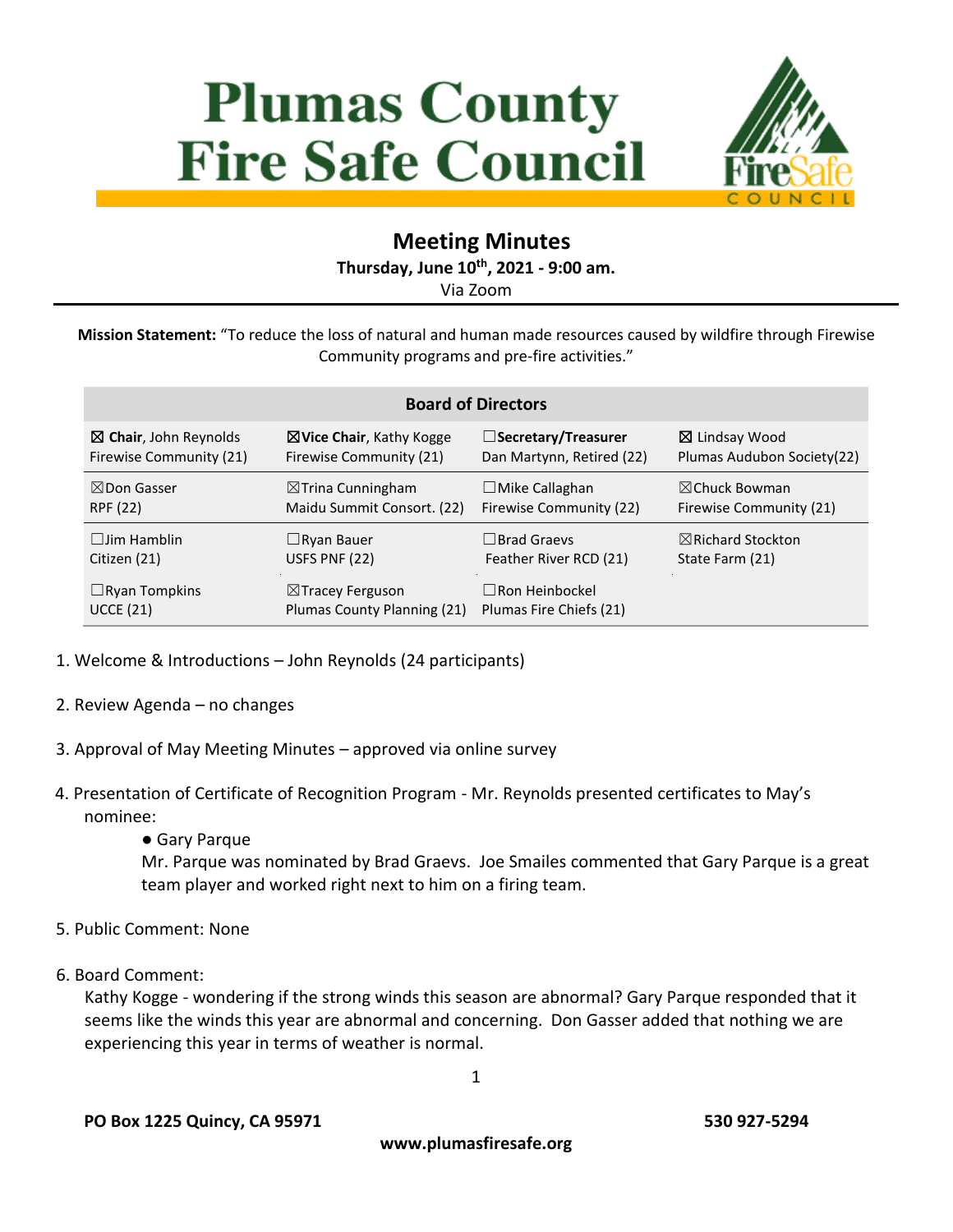Lindsay Wood - When will we be able to do in person meetings? Hannah Hepner responded that meetings will be in person hopefully as early as next month. Working on options to combine virtual meeting elements at the PCFSC office.

#### **New Business**

1. White Sulfur Springs Cost Share Waiver – Hannah Hepner

White Sulphur Springs non-profit requested a waiver for the landowner cost share for Hazardous Fuel Reduction. Board approval required to waive the cost share for treatment of White Sulphur Springs Ranch.

Mr. Gasser - do we have enough money in the budget to waive this cost? Ms. Hepner responded that this project is not funded yet. The ask is for 5.8 million dollars. The grant budget assumed that many large landowners would not be able to cover the entire cost-share.

John Reynolds - does this grant fund require match? Ms. Hepner - no it does not.

Vote - Ayes: John Reynolds, Lindsay Wood, Don Gasser, Kathy Kogge, Trina Cunningham, Chuck Bowman, Richard Stockton, Tracey Ferguson, Mike Yost Absent - Mike Callaghan, Ryan Bauer, Brad Graevs

2. PCFSC 2020 Annual Goals Review – Hannah Hepner

-Implement and amend as necessary the Plumas County Community Wildfire Protection Plan (CWPP);

• Information, Education, and Planning

Ongoing coordination, Maintenance of website, Workshops: How to Prepare your Land for Fire, Firewise community assessments, Secured \$2,328,650 in grant funding

• Reducing Structure Ignitability

Treated 101 properties for compliance with PRC 4291 through the Senior Disabled Defensible Space program

• Enhancing Suppression Capabilities and Public Safety

No action

• Hazardous Fuel Reduction

Approx. 341 acres of private HFR treatment, 3,171.6+ acres of public lands fuels treatment, County wide chipping program

Amend:

• CWPP Project List updated

-Increase public knowledge and awareness of hazards associated with wildland fire and inform the public about efforts that can be made to reduce their vulnerability to wildland fire;

Despite limited outreach events due to COVID-19, participated in:

Realtor's Association Meeting 5.20.20, Virtual Town Hall 7.7.20, UC Cooperative Extension Forest Stewardship Workshop 10.14.20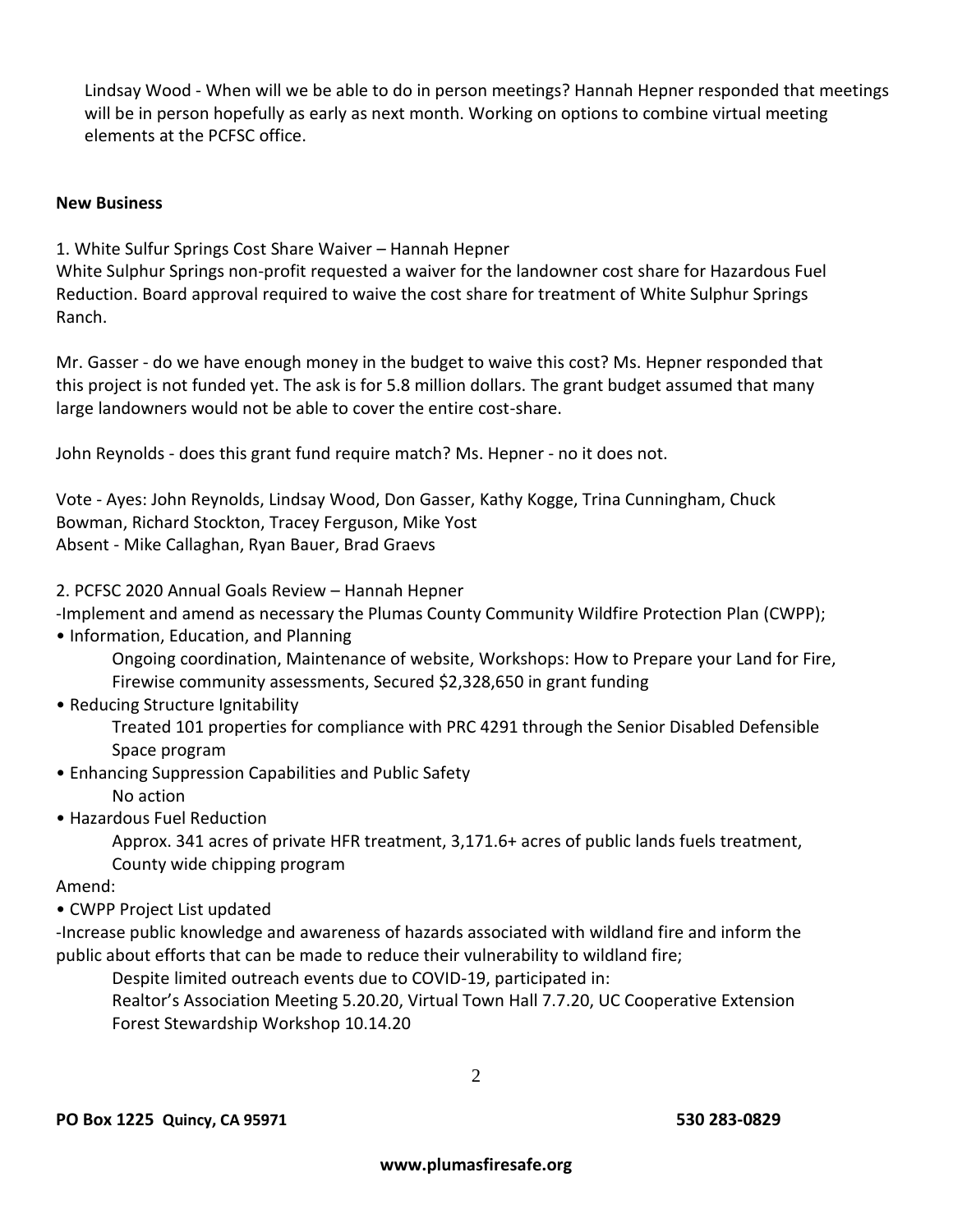-Increase community-based involvement in fuels reduction and facilitate the development of additional Firewise Communities in Plumas County;

2 new Firewise communities in Plumas County in 2020, 23 Firewise communities total -Identify, develop and implement community hazardous fuel reduction projects;

12 unfunded projects under development

-Develop a strategy to provide for sustainable and renewable project funding and reduce the Council's dependence on grant funding;

No action

-Support green fuels utilization and community chipping options for all communities in the County; Funded 346.3 acres of biomass removal on the Franks Valley project, County wide chipping program

-Assist local fire departments in meeting their mission and goals.

2 Basic 32 courses offered

Mr. Gasser - Did the Franks Valley project benefit any communities? Ms. Hepner - some private inholdings did benefit, the project is on the boundary of the WUI.

### 3. State Minimum Fire Safe Regulations – Tracey Ferguson

Ms. Ferguson - State Board of Forestry Proposed State Minimums Fire Safe Regulations. Section 4290 requires the Board of Forestry to "adopt regulations implementing minimum fire safety standards related to defensible space applicable to the perimeters and access to all residential, commercial and industrial building construction". In 2018, legislation was passed to expand the applicability of the regulations under PRC 4290 to include Local Responsibility Area Very High Fire Hazard Severity Zone and the existing State Responsibility area. SB 901 revised PRC 4290 to require the Board of Forestry to more frequently update regulations relating to fuel breaks and greenbelts near communities to preserve undeveloped ridgelines to reduce fire risk and improve fire protection.

Mr. Gasser - what does undeveloped ridgelines mean? Ms. Ferguson - keeping these undeveloped ridgelines free from construction and buildings.

Geography - much of the urbanized or developed area of the county are within the State Responsibility Area (SRA). Other outlying forested areas are within the Federal Responsibility Area (FRA). Areas around Quincy, Chester, and Portola are in the LRA VHFHSV.

Purpose/scope - building construction in the SRA after July 1, 2021 the LRA VHFHSZ shall provide for minimum Wildfire Protection standards as specified: emergency ingress and egress, signing and building numbering, private water supply reserves for emergency use, vegetation modification, fuel breaks, greenbelts and measures to preserve undeveloped ridgelines. The purpose is to limit building construction in those areas where minimum wildfire protection standards are not satisfied in order to reduce the risk of wildfire in these areas. The scope of the regulations applies to all building construction except those repairing structures.

Details regarding word definition in the legislature. Details on ingress and egress regarding roads and driveways in Plumas County.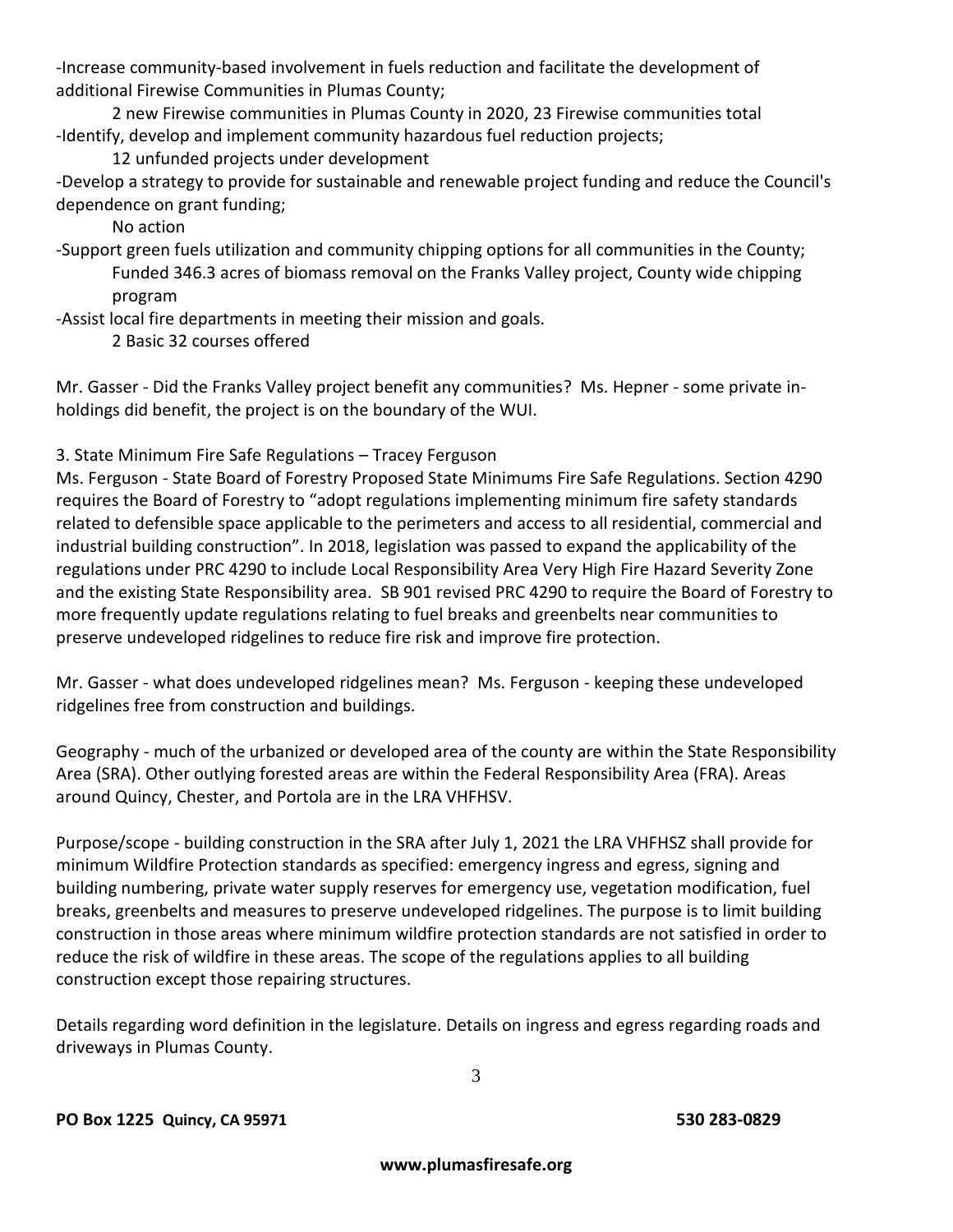All buildings must provide a 30 foot set back from property lines, roads and driveways.

Ridgelines are no longer considered for construction and development.

Comment period is underway. 45 day comment period information can be found on the board of forestry website and closes on June 22, 2021.

Richard Stockton - insurance companies are looking to these regulations. Implementation of these regulations will affect insurance security down the road.

Julie Ruiz - will these new regulations effect home heating? Ms. Ferguson - not to my knowledge. I will provide these slides and other information to the PCFSC board.

#### **Old Business**

None

#### **Updates**

● **CAL FIRE:** Glen Schall - Timber operations are done for the spring. We are in the fuels reduction portion of the season. We are preparing CEQA documents for fall implementation.

Don Gasser - Is there any report from the state on the remote controlled masticator utilized by CAL FIRE? Glen Schall - no information on that topic. CAL FIRE does not have control of a large portion of the state's forest. Ms. Hepner - There has been mastication equipment demonstrations that cost about \$300 per acre compared to \$850-1,200 an acre.

Don Gasser expressed concern that Plumas County is receiving little attention from the state.

Mr. Parque thanked Glen Schall for doing his best to answer questions regarding the state's fire management.

● **Feather River RCD**: Michael Hall – The RCD crew is working on thinning the 89 corridor near Canyon Dam area. Forest Service land to come soon. Mohawk Valley SNC grant was recommended for board approval and will be voted on July 15th. This project is adjacent to the State Park and includes Plumas Eureka CSD land. Waiting to hear back from three CAL FIRE grants, one will help fund PUC.

● **Feather River Stewardship Coalition**: Ms. Hepner - North Complex tour was successful with 20 participants. Photos on Facebook. Looking to schedule next meeting soon.

● **Firewise Communities**: Bethany Rouse - Greenville and Greenhaven will have assessments in July. Next Firewise Leads meeting will be on June 17th at 6pm. Details to come.

● **Timber:** Camille Swezy - limited by compromised log market and a waning chip and biomass market.

● **Insurance:** Mr. Stockton - no update.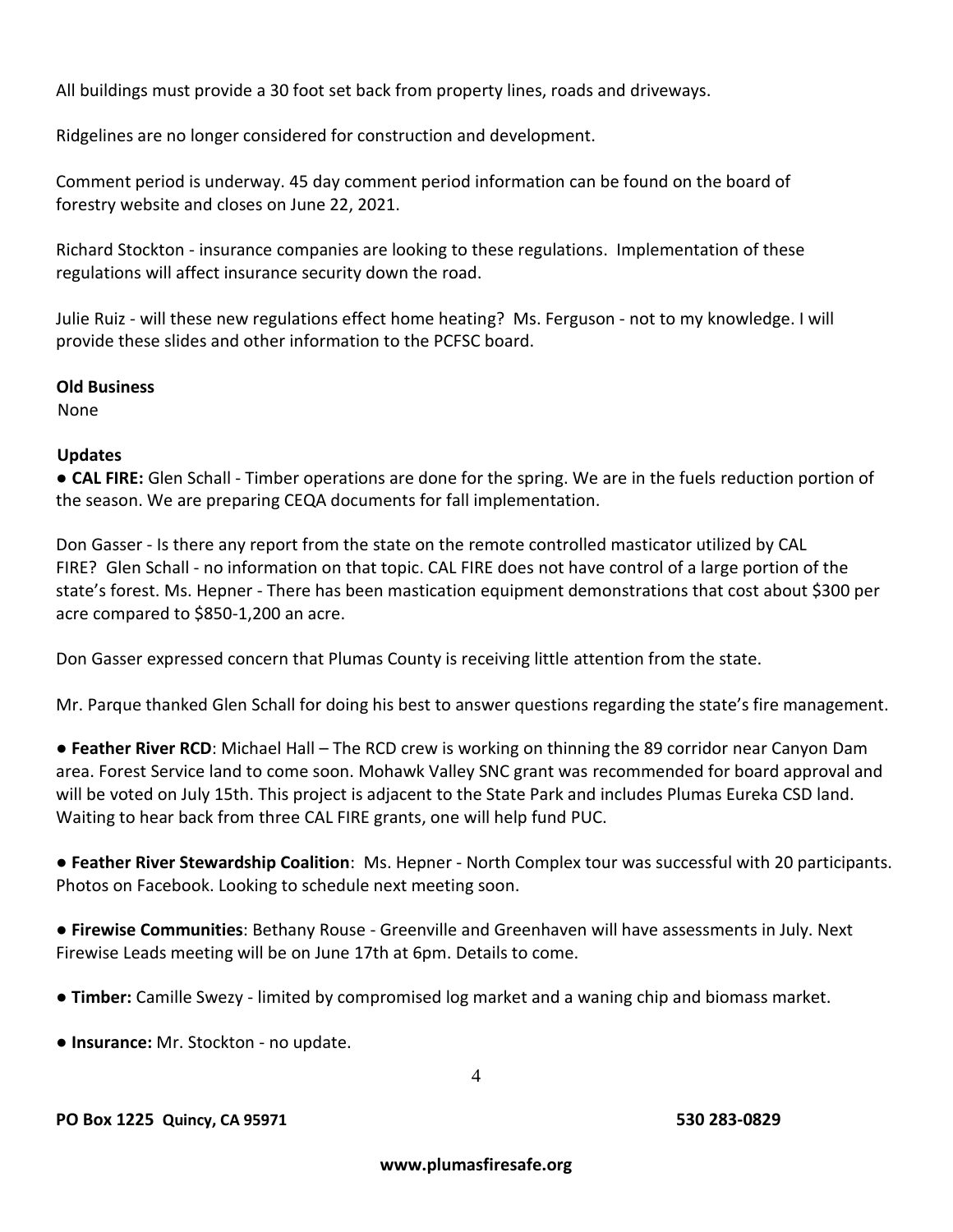- **Utilities**: Not present
- **NRCS**: Not present
- **NSAQMD** Julie Ruiz no updates
- **Plumas Audubon Society:** Lindsay Wood no updates
- **Plumas Fire Chiefs Association:** Not present
- **Office of Emergency Services:** Not present

● **Plumas County Planning Department**: Ms. Ferguson - the adoption of LHMP is going to the board on June 15th and then will be sent to FEMA and will wrap up the process. Thank you to everyone who participated in the Climate Change Vulnerability Assessment focus group and comments are due June 18th. The CaFSC is offering \$175,000 to counties that may be available to Plumas County for outreach purposes.

● **Plumas Underburn Cooperative**: Ms. Hepner - Matt West is in the field today. Scheduled meetings will continue next month.

Mr. Gasser - has Matt West's reduction in time caused issues for PCFSC? Ms. Hepner - It is apparent that PUC needs a full-time employee. The RCD applied to CAL FIRE to fund a full-time position. Mr. Gasser - can CaFSC funding be used for these purposes? Ms. Ferguson - we will have to check on that.

Joe Smailes - the underburn in Butterfly Valley organized by Bill Jacks was successful with 15 participants.

- **Sierra Nevada Conservancy:** Not Present
- **Tree Mortality Update**: No updates

● **Tribal Representatives:** Trina Cunningham - MSC is moving forward with the Landscape Scale Emergency Response Plan that includes ancestral lands. We are not completely funded for this project, but are working with partners to secure funding. Working to protect culturally valued sites. We have received funding from California Department of Conservation and SNC to develop planning tools for restoration. We are planning aerial flyovers of the area in the next month or so.

● **UC Cooperative Extension:** Not present

● **USFS:** Dan Patterson - Bucks and Haskins Valley burn piles are being rebuilt to be burned in the fall. Meeting with Bill Jacks to write a Butterfly Valley underburn plan that will include federal and private land. In this fall and spring we plan to use our masticator on the east end of American Valley to treat 110 acres that will tie in to private mastication projects.